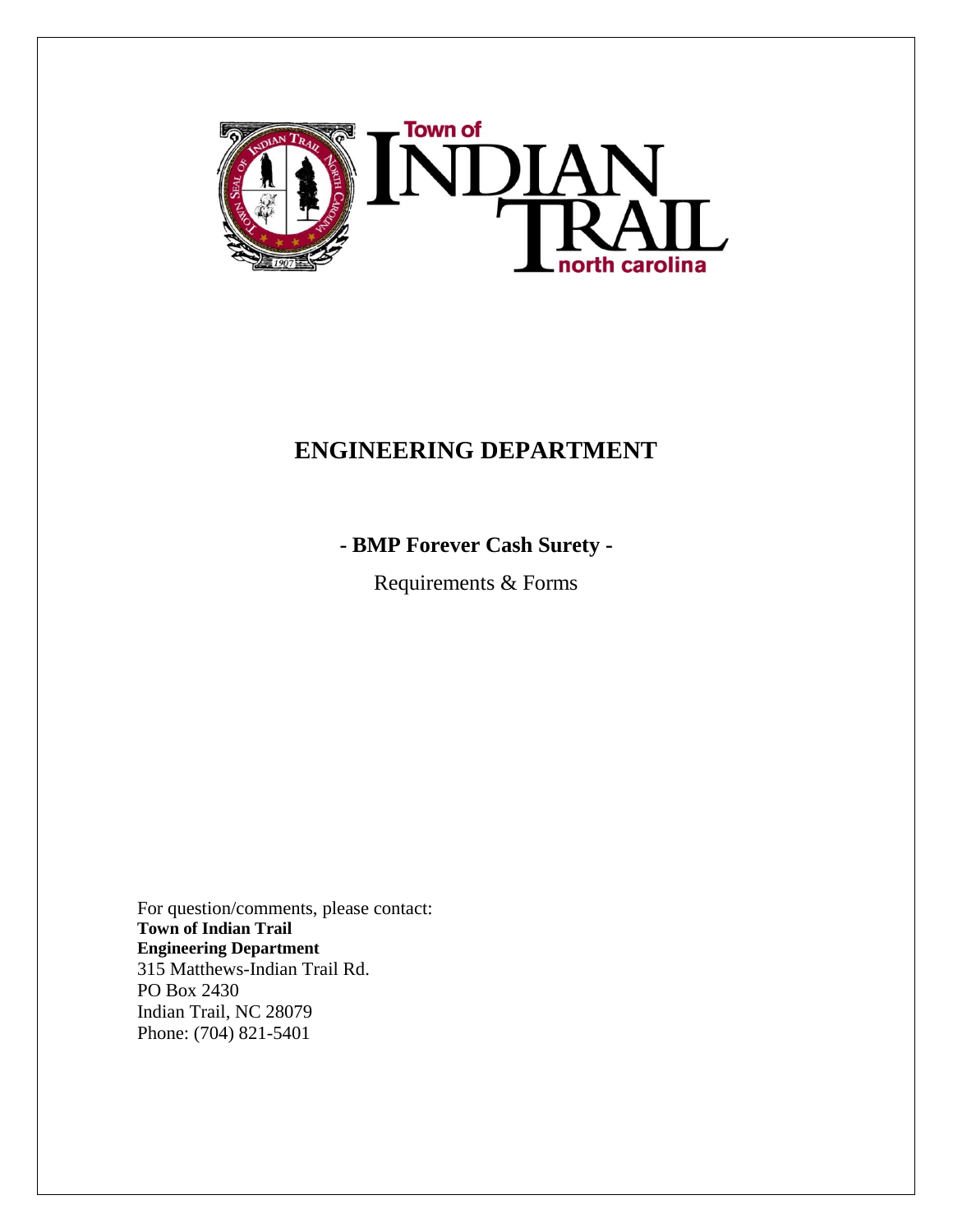## - **BMP Forever Cash Surety -** Requirements

#### **Cash Surety must meet the following criteria to be accepted by the Engineering Department:**

- Executed Agreement (page 4) must be accompanied by Cash Surety Data (page 3) and Surety Fee in the amount of \$300.00 made payable to the Town of Indian Trail;
- Cash Surety and Surety Fee must be a **Certified Check or Money Order** made payable to the "Town of Indian Trail";
- Must be in the exact approved amount required by the Town of Indian Trail, Engineering Department with an attached itemized estimate form signed by a NC licensed general contractor or engineer and Approved Town estimate form, and
- Must be in the required format included in this packet.

### **This packet includes:**

### **Cash Surety Data (page 3)**

This form must be completed and provided with each new Cash Surety posted with the Engineering Department. Complete the "Project Information" and "Applicant Information" section in its entirety.

### **BMP Forever Cash Surety Agreement (page 4)**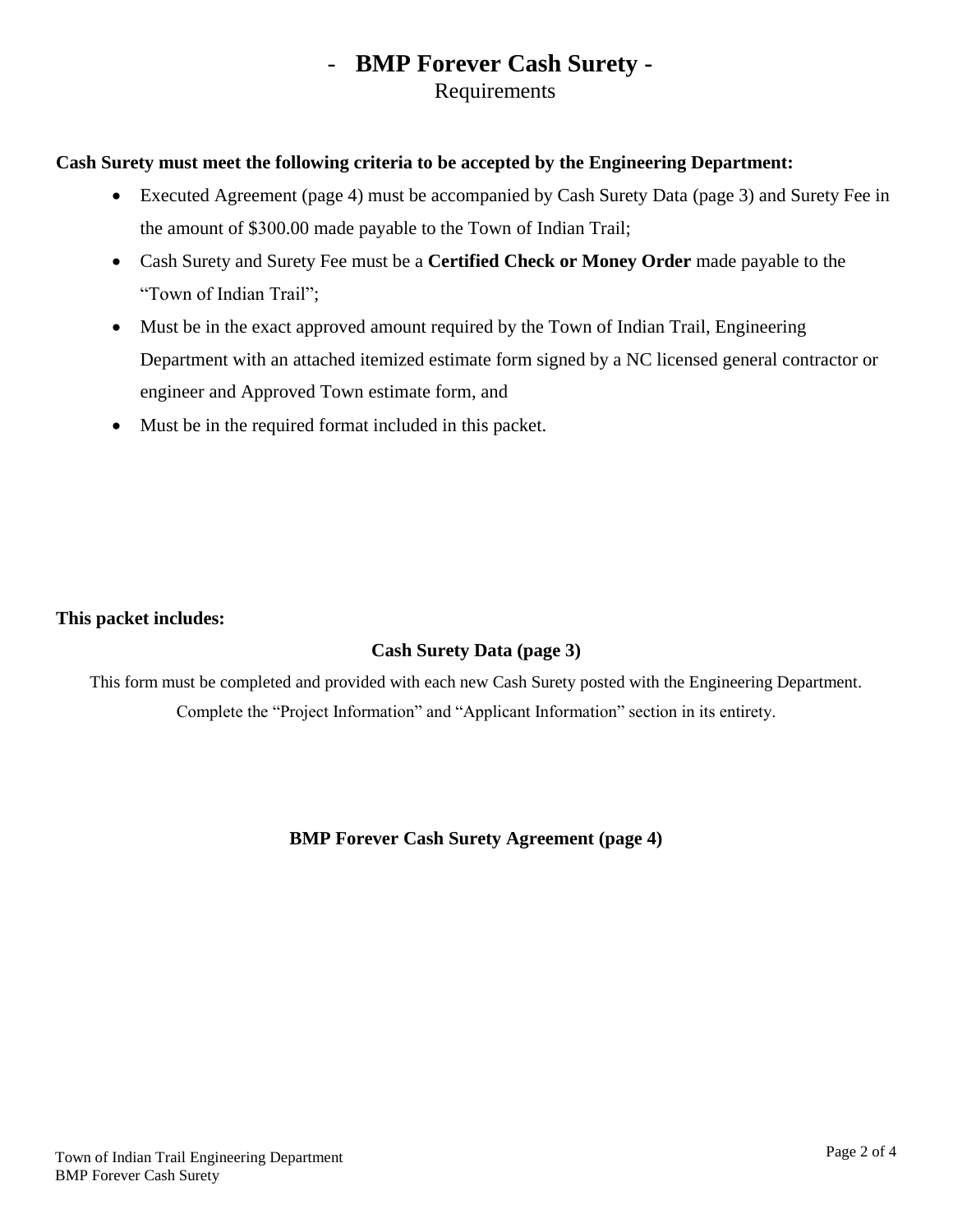## **Town of Indian Trail Engineering Department Cash Surety Data**

#### **Accurate data ensures we are able to contract all interested parties regarding Cash Surety release and return, renewal notices, opportunities for reduction, and expiration warnings.**

| <b>Surety Information</b>                                                                                                                                                                                                      |                                                                           |
|--------------------------------------------------------------------------------------------------------------------------------------------------------------------------------------------------------------------------------|---------------------------------------------------------------------------|
|                                                                                                                                                                                                                                |                                                                           |
|                                                                                                                                                                                                                                |                                                                           |
|                                                                                                                                                                                                                                |                                                                           |
| <b>Project Information</b> (Project for which this Cash Surety is being required by the Engineering Department)                                                                                                                |                                                                           |
| Project Name: Manner Manner Manner Manner Manner Manner Manner Manner Manner Manner Manner Manner Manner Manner                                                                                                                |                                                                           |
|                                                                                                                                                                                                                                |                                                                           |
| Purpose: Street Sidewalk Ocurb & Gutter Storm Drainage OLandscaping OBMP ORight of Way OLighting Other                                                                                                                         |                                                                           |
| Brief Description: New York Contract the Contract of the Contract of the Contract of the Contract of the Contract of the Contract of the Contract of the Contract of the Contract of the Contract of the Contract of the Contr |                                                                           |
| <b>Release Information</b> (Party responsible and for whose account this Cash Surety is issued)                                                                                                                                |                                                                           |
|                                                                                                                                                                                                                                |                                                                           |
| Company Name: Name and All Company Name and All Company Name and All Company Name and All Company Name and All Company of the All Company of the All Company of the All Company of the All Company of the All Company of the A |                                                                           |
|                                                                                                                                                                                                                                |                                                                           |
|                                                                                                                                                                                                                                |                                                                           |
|                                                                                                                                                                                                                                |                                                                           |
|                                                                                                                                                                                                                                |                                                                           |
| This Surety is hereby approved.                                                                                                                                                                                                | Received and Delivered to Finance Office by:                              |
| <b>Todd Huntsinger</b><br>Director of Engineering                                                                                                                                                                              | Town Engineering Representative                                           |
|                                                                                                                                                                                                                                | Date: $\frac{1}{\sqrt{1-\frac{1}{2}}\cdot\frac{1}{\sqrt{1-\frac{1}{2}}}}$ |